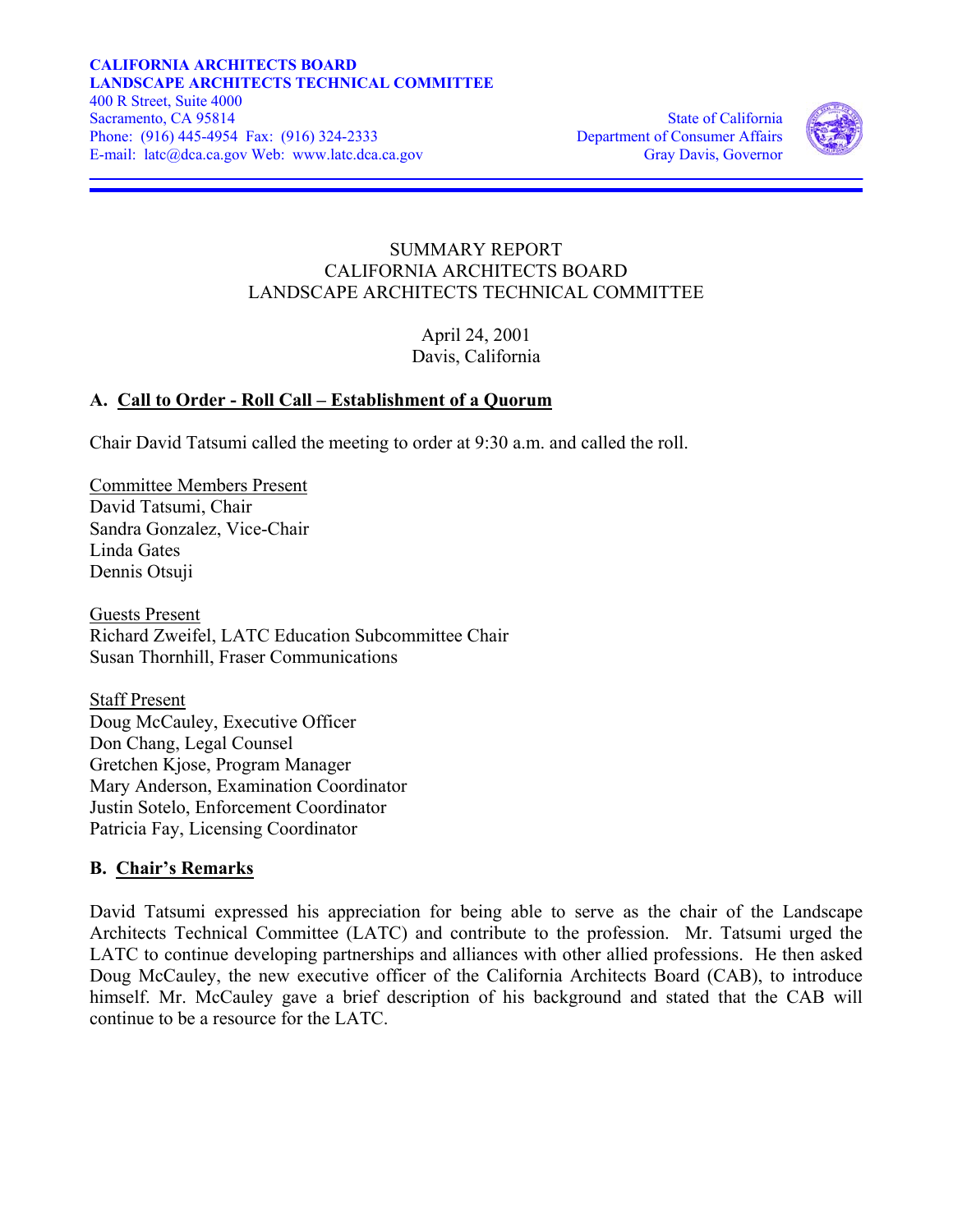## **C. Review of the January 26-27, 2001 Summary Report**

The January 26-27, 2001 LATC meeting summary report was reviewed.

- ♦ **Sandra Gonzalez moved to approve the January 26-27, 2001 Landscape Architects Technical Committee Summary Report.**
- ♦ **Linda Gates seconded the motion.**
- ♦ **The motion carried unanimously.**

## **D. Public Comment Session**

There were no public comments.

## **E. Program Manager's Report**

Gretchen Kjose announced that there is still one vacancy (Governor's appointee) on the LATC and that Dennis Otsuji's term will end June 1, 2001 unless he is re-appointed.

Ms. Kjose advised that she, Mr. Tatsumi, and Sandra Gonzalez attended the Council of Landscape Architectural Registration Boards' (CLARB) regional meeting on March 3-4, 2001 in Denver, Colorado, where Ms. Gonzalez was nominated as the Region V Regional Director. Mr. Tatsumi reported that Region V expressed continuing concerns over the cost of the Landscape Architect Registration Examination (LARE) and the low pass rates for Sections C and E. He noted that many states are experiencing a shortage of landscape architects and that some schools, due to funding, set limits on the number of landscape architectural students allowed in undergraduate programs.

Ms. Kjose announced that the Winter newsletter was mailed on February 28, 2001 and that the Spring edition will be mailed at the end of May or early June.

She summarized exam activities by indicating that 159 candidates participated in the December 2000 LARE with 22 becoming eligible for licensure; 30 candidates requested red line and/or standard reviews, which will be held on May 14th; and 261 candidates are scheduled for the June exam.

Ms. Kjose stated that the LATC's proposed regulation to increase exam fees is in the final stage of approval, and that proposed regulations setting five-year time limits for becoming licensed after passing the LARE and for applying for re-licensure after allowing a license to lapse, are under review by the Office of Administrative Law (OAL). She also advised that the regulation updating the LATC's disciplinary guidelines took effect on April 13, 2001.

## **F. Report on California Council of the American Society of Landscape Architects Conference Calls**

Mr. Otsuji reported that he participated in two conference calls with the California Council of the American Society of Landscape Architects and mentioned the Council is pleased with the regulatory changes being made by the LATC.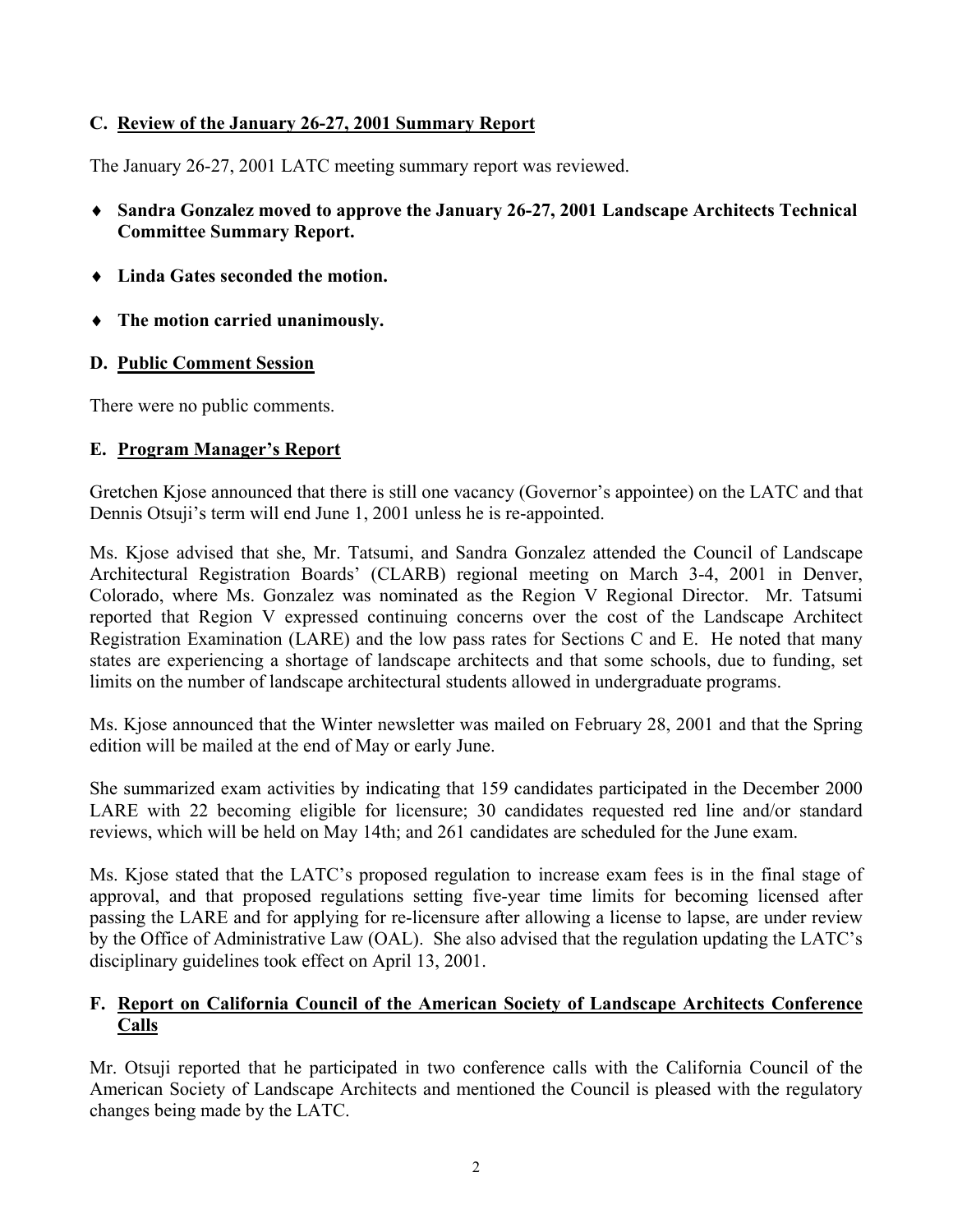## **G. Budget Briefing**

Ms. Kjose gave an overview of the LATC's budget and explained that revenues for this fiscal year are exceeding projections due to an increase in exam candidates. She reminded the Committee however, that exam fees, although collected by the LATC, are passed on to CLARB to purchase the examination. She also reported that the budget for fiscal year 2001/02 has been reduced by approximately \$40,000 because funding for the market conditions assessment was for fiscal year 2000/01 only.

## **H**. **Review and Approval of the 2001 Strategic Plan**

The Committee reviewed a draft of the 2001 Strategic Plan making a minor revision to its educational goals and finalizing timeframes for three other objectives.

- ♦ **Sandra Gonzalez moved to approve the 2001 Strategic Plan with the proposed revisions.**
- ♦ **Linda Gates seconded the motion.**
- ♦ **The motion carried unanimously.**

## **I. Market Conditions Assessment, Focus Group Planning**

Susan Thornhill, of Fraser Communications, reported that she had spoken to each of the LATC members to develop the goals, objectives and structure for the market research study. She presented a list of focus groups for the Committee's consideration. After discussion, the LATC decided that there should be six focus groups including two made up of landscape architects, one from the insurance/attorney/forensic fields, one with developers, homeowners associations and property managers, and one representing allied professionals. Ms. Kjose advised that the focus group meetings would take place in June 2001.

## **J. Enforcement Briefing**

Justin Sotelo provided an overview of past and current enforcement activities. The Committee agreed on the importance of tracking complaint information, and requested staff to provide a report of enforcement activities at all future meetings that includes the number, type and source of complaints received, the current status, and any other information Mr. Sotelo deems pertinent.

## **K. Discussion of the California Supplemental Examination**

Ms. Kjose advised that Business and Professions Code section 139 requires all written licensing examinations administered in California to be based on a current occupational analysis. She stated that the existing California Supplemental Examination was developed using questions from an occupational analysis conducted in 1992. She indicated that, if the Committee wants to continue administering the California Supplemental Examination, a current occupational analysis would need to be completed.

Don Chang, legal counsel, explained that recent legislation repealed the requirement that California administer a separate exam testing on specific subject matter. However, he said that if the Committee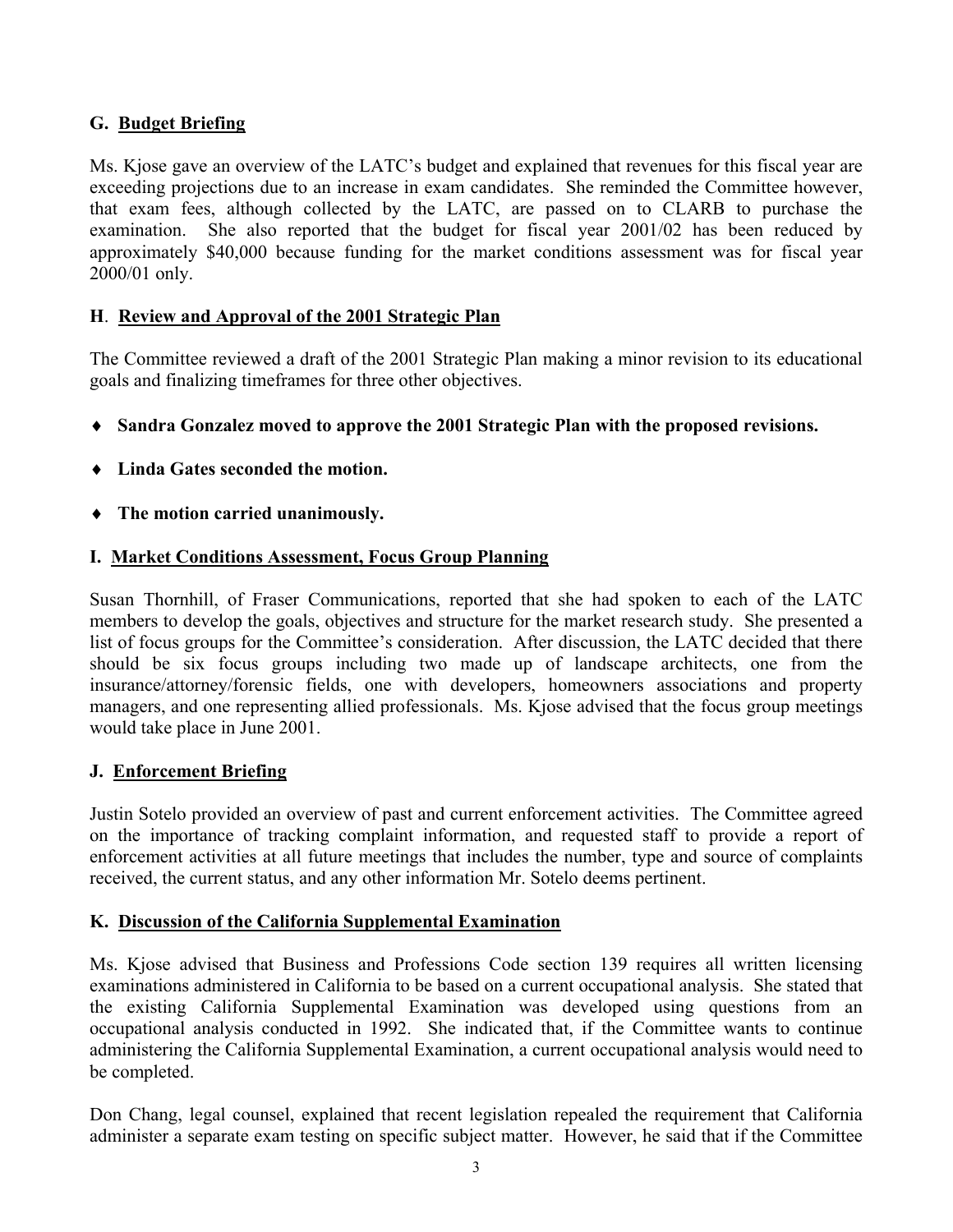determines candidates should be tested on California laws, an occupational analysis, limited to California laws, could be conducted.

Linda Gates expressed her opinion that it is important for licensure candidates to be knowledgeable of laws specific to this state. The Committee agreed that testing candidates on California laws is necessary to protect consumers. They instructed Ms. Kjose to work with the Department of Consumer Affairs' Office of Examination Resources to conduct an occupational analysis limited to those areas of practice unique to California that are not tested for on the national examination. The Committee further recommended that the current exam be continued until the new examination is developed.

- ♦ **Linda Gates moved to approve the** C**ommittee's endorsement to continue the use of the California Supplemental Examination, while proceeding with an occupational analysis for the development of a new examination.**
- ♦ **Sandra Gonzalez seconded the motion.**
- ♦ **The motion carried unanimously.**

## **L. Review of Action and Communications Plans**

Ms. Kjose presented a new format for the Communications Plan and advised the Committee that both the Action Plan and the Communications Plan will be updated after the 2001 Strategic Plan is approved by the CAB at its June 14, 2001 meeting.

#### **M. Review and Approval of Recommended Changes to the Landscape Architects Technical Committee's Administrative Procedure Manual**

Ms. Kjose provided a copy of the Administrative Procedure Manual and indicated that it will be updated to include specific information on Committee members' duties and responsibilities.

## **N. Review of Requests for Re-Licensure**

The LATC reviewed requests for re-licensure from Robert Lawrence Bucci, former license number LA 1268, and Bradford D. Eigsti, former license number LA 3773*.* 

Mr. Tatsumi reported that the work samples submitted by Mr. Bucci did not provide evidence of minimal competency for entry level practice in the areas of analytical aspects of practice and planning and site design. He recommended that Mr. Bucci be required to take and pass sections B and C of the LARE prior to being issued a new license.

- ♦ **Dennis Otsuji moved to approve the recommendation that Mr. Bucci take and pass Sections B and C of the LARE prior to being issued a new license.**
- ♦ **Sandra Gonzalez seconded the motion.**
- ♦ **The motion carried unanimously.**